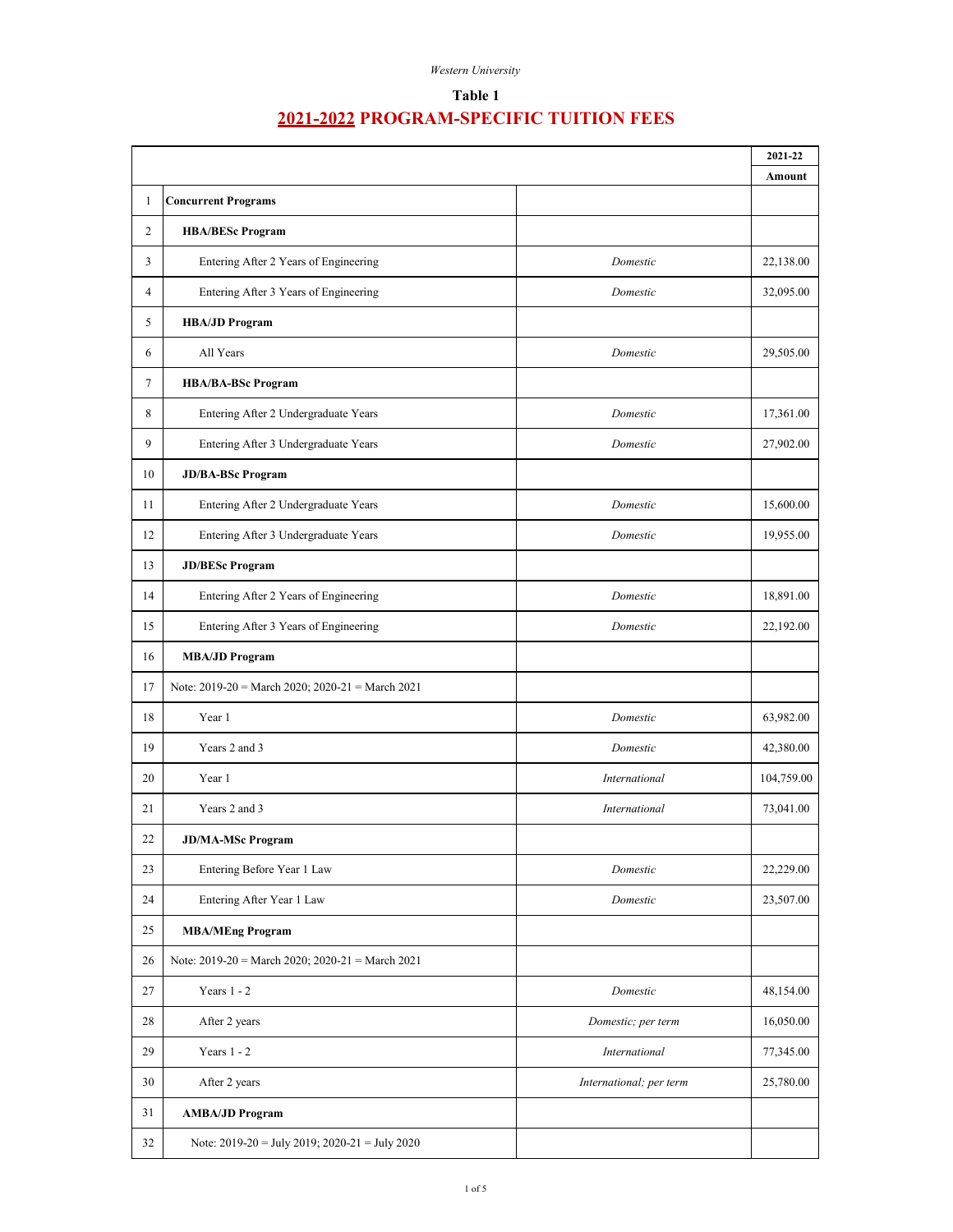| Western University |
|--------------------|
|                    |

## **Table 1**

|    |                                                                                                                                                    | 2021-22                                                                         |            |
|----|----------------------------------------------------------------------------------------------------------------------------------------------------|---------------------------------------------------------------------------------|------------|
|    |                                                                                                                                                    |                                                                                 | Amount     |
| 33 | Year 1                                                                                                                                             | Domestic                                                                        | 41,688.00  |
| 34 | Year 2                                                                                                                                             | Domestic                                                                        | 34,425.00  |
| 35 | Year 3                                                                                                                                             | Domestic                                                                        | 34,425.00  |
| 36 | <b>Richard Ivey School of Business</b>                                                                                                             |                                                                                 |            |
| 37 | The rates shown below are program fees                                                                                                             |                                                                                 |            |
| 38 | Business (MBA)                                                                                                                                     | Domestic                                                                        | 83,250.00  |
| 39 | Business (MBA)                                                                                                                                     | International                                                                   | 120,500.00 |
| 40 | Business (MSc) -- all streams                                                                                                                      | Domestic                                                                        | 38,250.00  |
| 41 | Business (MSc) -- all streams                                                                                                                      | International                                                                   | 69,950.00  |
| 42 | Business (MGMT/CEMS)                                                                                                                               | Domestic                                                                        | 43,200.00  |
| 43 | Business (MGMT/CEMS)                                                                                                                               | International                                                                   | 75,350.00  |
| 44 | Business (MSc) Double Degree Track Program -- Business Analytics<br>Stream for Ivey Students Attending 2 terms at Norwegian School of Economics    | Domestic (total for 5 terms) - effective with the<br>September 2021 intake      | 47,800.00  |
| 45 | Business (MSc) Double Degree Track Program -- Business Analytics Stream for<br>Ivey Students Attending 2 terms at Norwegian School of<br>Economics | International (total for 5 terms) - effective<br>with the September 2021 intake | 85,300.00  |
| 46 | Business (MSc) Double Degree Track Program -- Tuition for Norwegian School of<br>Economics Students Attending 2 terms at Ivey                      | total for 2 terms                                                               | 17,500.00  |
| 47 | Tuition, Executive MBA Program- Canada - - September Intake                                                                                        | total for 3 terms                                                               | 115,000.00 |
| 48 | Tuition, MBA Direct (Domestic) -- July Intake                                                                                                      |                                                                                 | 50,085.00  |
| 49 | Tuition, MBA Direct (International) -- July Intake                                                                                                 |                                                                                 | 72,300.00  |
| 50 | Tuition, Accelerated MBA (Domestic) -- January Intake                                                                                              |                                                                                 | 83,000.00  |
| 51 | Tuition, Accelerated MBA (International) -- January Intake                                                                                         |                                                                                 | 120,500.00 |
| 52 | GDip in Management                                                                                                                                 |                                                                                 |            |
| 53 | If taken in Canada                                                                                                                                 |                                                                                 |            |
| 54 | Per Module (1-4)                                                                                                                                   | Fees in Canadian Dollars                                                        | 4,000.00   |
| 55 | Term 5                                                                                                                                             | Fees in Canadian Dollars                                                        | 5,200.00   |
| 56 | <b>Entry Assessment</b>                                                                                                                            | Fees in Canadian Dollars                                                        | 1,300.00   |
| 57 | If taken in Hong Kong                                                                                                                              |                                                                                 |            |
| 58 | Per Module (1-4)                                                                                                                                   | Fees in U.S Dollars                                                             | 3,000.00   |
| 59 | Term 5                                                                                                                                             | Fees in U.S Dollars                                                             | 4,000.00   |
| 60 | <b>Entry Assessment</b>                                                                                                                            | Fees in U.S Dollars                                                             | 1,000.00   |
| 61 | <b>Faculty of Education</b>                                                                                                                        |                                                                                 |            |
| 62 | Tuition - Post Graduate Certificate in Education                                                                                                   | per course                                                                      | 250.00     |
| 63 | 3-Part Additional Qualification                                                                                                                    | per course                                                                      | 675.00     |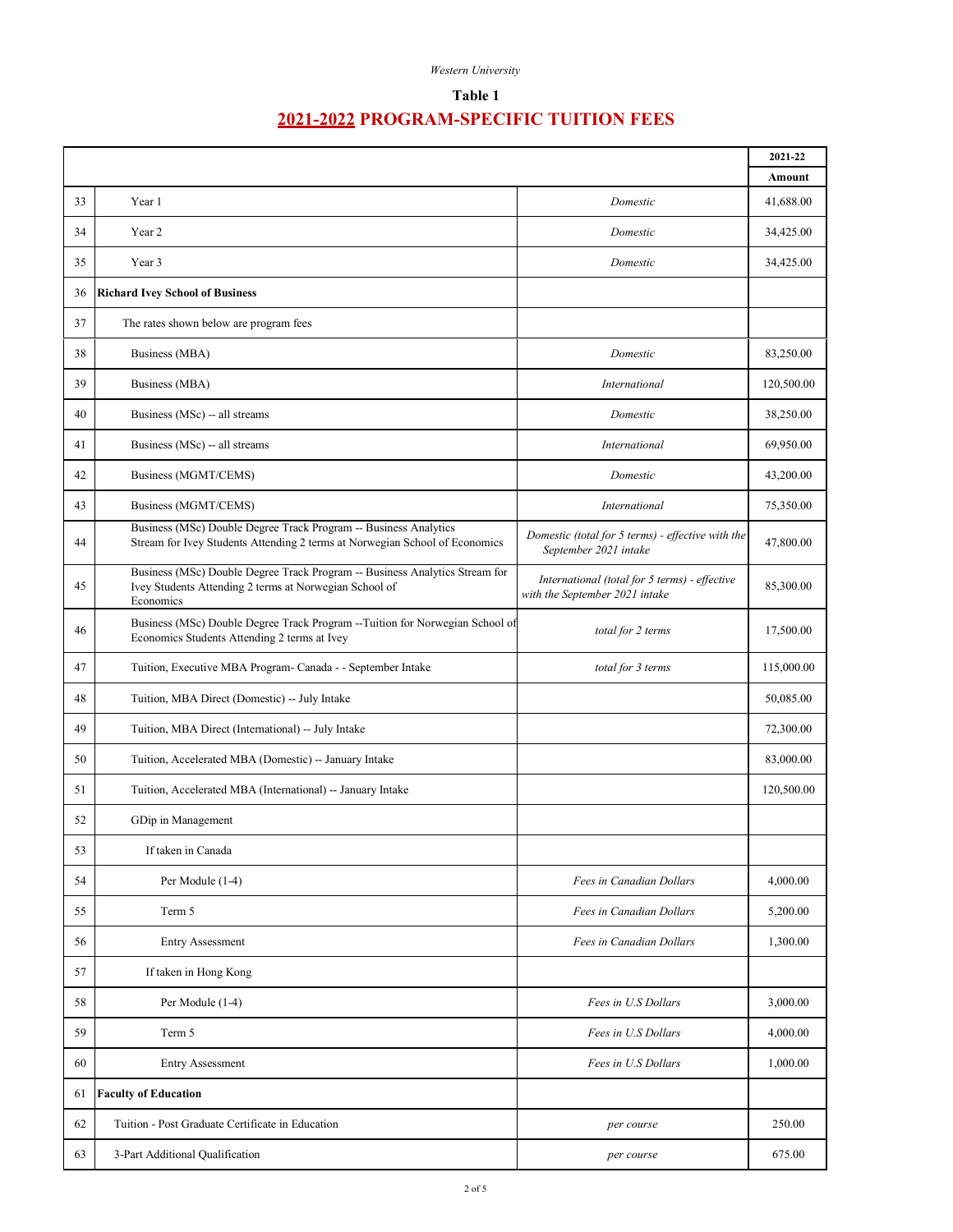| Western University |
|--------------------|
|                    |

## **Table 1**

|        |                                                                           |                                       | 2021-22<br>Amount |
|--------|---------------------------------------------------------------------------|---------------------------------------|-------------------|
| 64     | Additional Basic Qualification                                            | Domestic, per course                  | 675.00            |
| 65     | Additional Basic Qualification                                            | International, per course             | 1,350.00          |
| 66     | Honor Specialist                                                          | per course                            | 725.00            |
| 67     | Honor Specialist                                                          | International, per course             | 1,450.00          |
| 68     | <b>Technology Studies</b>                                                 | per course                            | 725.00            |
| 69     | Certificate of Unified English Braille Competence (non-credit)            | per level                             | 325.00            |
| 70     | <b>Master of Professional Education (MPEd)</b>                            |                                       |                   |
| 71     | Domestic Students                                                         |                                       |                   |
| 72     | All Fields                                                                | per course                            | 2,719.00          |
| 73     | <b>International Students</b>                                             |                                       |                   |
| 74     | Onsite                                                                    | per course                            | 4,117.00          |
| 75     | Online                                                                    | per course                            | 3,143.00          |
| 76     | <b>Faculty of Engineering</b>                                             |                                       |                   |
| 77     | University Network of Excellence in Nuclear Engineering Program           | 10 courses or 8 courses and project   | 22,500.00         |
| 78     | Advanced Design and Manufacturing Institute (ADMI) Engineering<br>Program | 9 courses; per course fee             | 2,430.00          |
| 79     | Graduate Diploma in Engineering Leadership and Innovation                 | Domestic: per term tuition fee        | 3,625.00          |
| 80     | Graduate Diploma in Engineering Leadership and Innovation                 | International: per term tuition fee   | 13,299.00         |
| 81     | <b>Faculty of Health Science</b>                                          |                                       |                   |
| 82     | <b>Compressed Nursing Program</b>                                         |                                       |                   |
| 83     | Years 3 and 4, Summer                                                     | Domestic; per-course tuition fee      | 1,210.00          |
| 84     | Year 3, Summer                                                            | International; per-course tuition fee | 9,293.00          |
| 85     | Year 4, Summer                                                            | International; per-course tuition fee | 8,949.00          |
| 86     | Years 3 and 4, Fall/Winter                                                | Domestic                              | 6,050.00          |
| 87     | Year 3, Fall/Winter                                                       | International                         | 46,465.00         |
| $88\,$ | Year 4, Fall/Winter                                                       | International                         | 44,744.00         |
| 89     | <b>Combined Health Professional Masters and PhD</b>                       |                                       |                   |
| 90     | All Years                                                                 | Domestic                              | 11,294.00         |
| 91     | All Years                                                                 | International                         | 34,589.00         |
| 92     | Graduate Diploma in Applied Health Sciences                               | Domestic; per-course tuition fee      | 1,418.00          |
| 93     | Graduate Diploma in Applied Health Sciences                               | International; per-course tuition fee | 3,350.00          |
| 94     | <b>Faculty of Law</b>                                                     |                                       |                   |
| 95     | Graduate Diploma in Mining Law, Finance and Sustainability                | Domestic; per-course tuition fee      | 2,250.00          |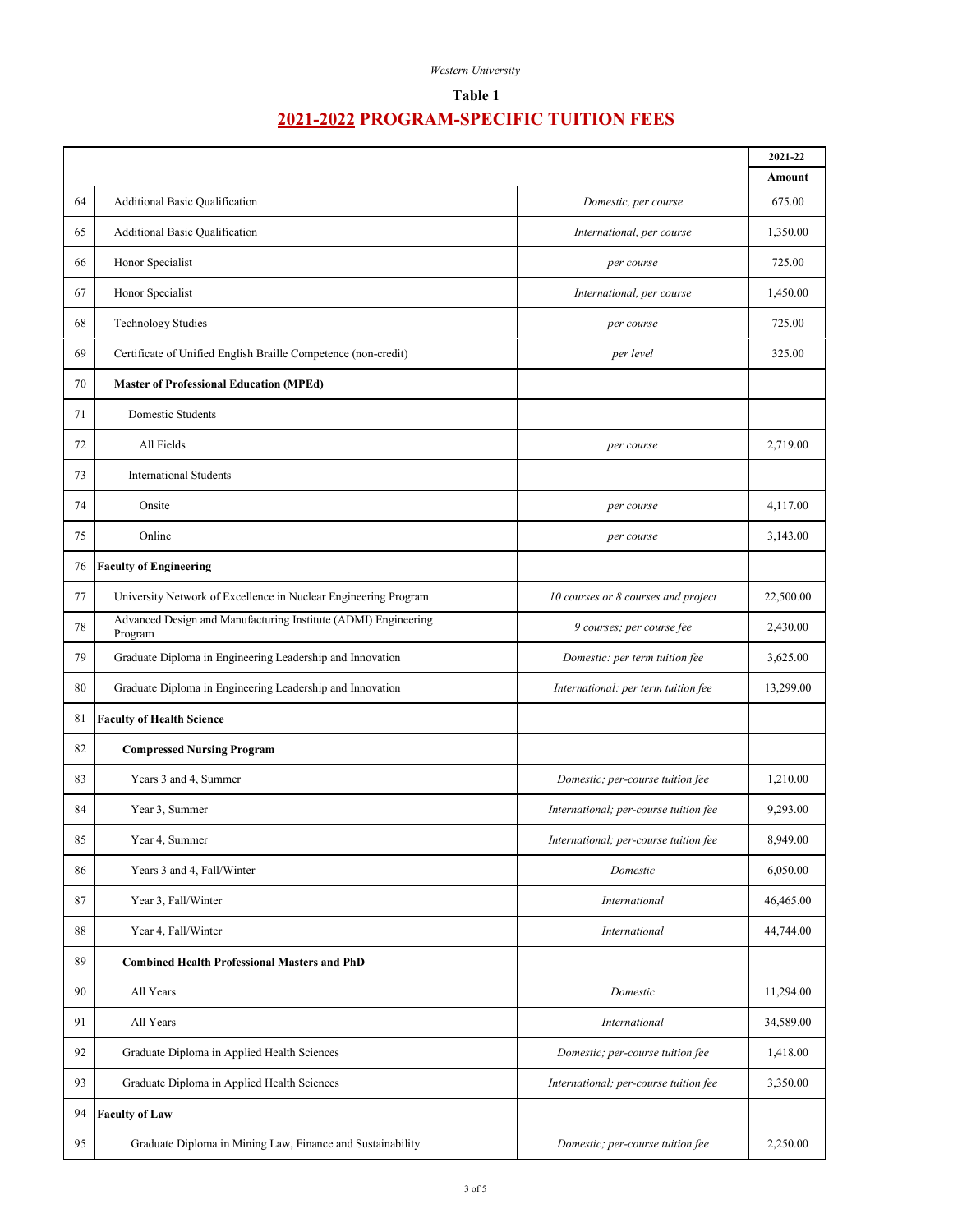#### *Western University*

## **Table 1**

|     |                                                                                    |                                                             | 2021-22    |
|-----|------------------------------------------------------------------------------------|-------------------------------------------------------------|------------|
|     |                                                                                    |                                                             | Amount     |
| 96  | Graduate Diploma in Mining Law, Finance and Sustainability                         | International; per-course tuition fee                       | 3,500.00   |
| 97  | <b>Faculty of Medicine and Dentistry</b>                                           |                                                             |            |
| 98  | Medicine (M. D.) -- Year 5                                                         |                                                             | 11,993.00  |
| 99  | MSc in Clinical Medical Biophysics                                                 | Domestic                                                    | 11,294.00  |
| 100 | MSc in Clinical Medical Biophysics                                                 | <b>International</b>                                        | 31,675.00  |
| 101 | Internationally Trained Dentistry Program                                          | Year 2 (plus full-time ancillary and<br>supplementary fees) | 56,000.00  |
| 102 | Internationally Trained Dentistry Program                                          | Year 3 (plus full-time ancillary and<br>supplementary fees) | 56,000.00  |
| 103 | <b>International Medical Trainees</b>                                              | includes Saudi Trainees                                     | 100,000.00 |
| 104 | Dentistry, Prior Learning Assesment (PLA) -- Internationally Trained<br>Dentists   | reflects changes in exam structure                          | 800.00     |
| 105 | Grad Diploma: Pathology and Laboratory Medicine                                    | New: Domestic per Term                                      | 2,400.00   |
| 106 | Grad Diploma: Pathology and Laboratory Medicine                                    | New: International per Term                                 | 3,000.00   |
| 107 | <b>Faculty of Music</b>                                                            |                                                             |            |
| 108 | Music Recording Arts, All Years - Domestic tuition                                 | compressed prgm with Fanshawe                               | 6,914.00   |
| 109 | Music Recording Arts - Year 1 - International tuition                              | compressed prgm with Fanshawe                               | 34,022.00  |
| 110 | Music Recording Arts - Year 2 - International tuition                              | compressed prgm with Fanshawe                               | 34,022.00  |
| 111 | Music Recording Arts - Year 3 - International tuition                              | compressed prgm with Fanshawe                               | 32,762.00  |
| 112 | <b>Faculty of Social Science</b>                                                   |                                                             |            |
| 113 | Graduate Diploma in Public Administration                                          |                                                             |            |
| 114 | per-course tuition                                                                 | Domestic                                                    | 920.00     |
| 115 | per-course tuition                                                                 | International                                               | 4,420.00   |
| 116 | Undergraduate Diploma in Public Administration                                     | per half course                                             | 727.00     |
| 117 | <b>School of Graduate and Postdoctoral Studies</b>                                 |                                                             |            |
| 118 | Graduate Diploma in Accounting                                                     |                                                             |            |
| 119 | Summer program                                                                     | Domestic, 1 term                                            | 9,000.00   |
| 120 | Summer program                                                                     | International, 1 term                                       | 16,000.00  |
| 121 | <b>Continuing Studies</b>                                                          |                                                             |            |
| 122 | Trois Pistoles French Immersion School:                                            |                                                             |            |
| 123 | Summer (\$1,210.14 tuition, \$579.86 sociocultural fee, \$450 immersion<br>fee)    | Domestic Bursary                                            | 2,240.00   |
| 124 | Summer (\$1,210.14 tuition, \$579.86 sociocultural fee, \$450 immersion<br>fee)    | Domestic Non-Bursary                                        | 2,240.00   |
| 125 | Summer (\$605.07 tuition, \$400.63 sociocultural fee, \$337.50 immersion<br>fee)   | Domestic Non-Bursary 0.5 credit                             | 1,343.20   |
| 126 | Summer (\$6,208.49 tuition, \$579.86 sociocultural fee, \$450 immersion<br>fee)    | International                                               | 7,238.35   |
| 127 | Summer (\$3,104.25 tuition, \$400.63 sociocultural fee, \$337.50<br>immersion fee) | International 0.5 credit                                    | 3,842.38   |